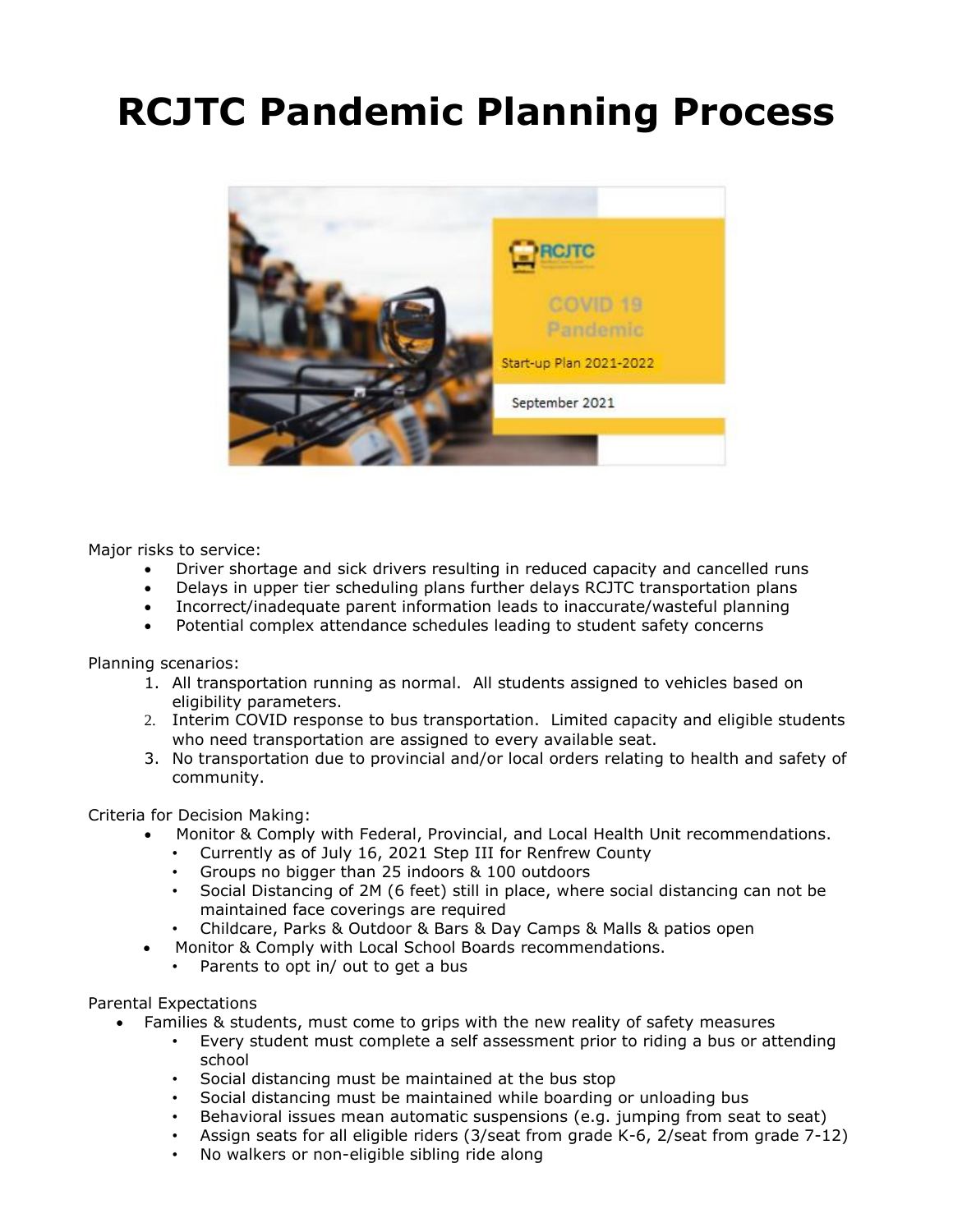• Students to wear face covering (grades junior kindergarten and senior kindergarten recommended, grades 1-12 mandatory although not enforced)

# **Yellow Bus Service**

- Every Driver/ EA/ Monitor must complete a self assessment prior to coming to work
- Recommend driver wears mask, unless they cannot (NOT enforced)
- Recommend driver wears face shield during loading/ unloading, unless they cannot (NOT enforced)
- Mask, face shield and gloves mandatory if providing first aid
- Gloves/disinfectant to clean high touch areas after AM route
- Gloves/disinfectant to deep clean after PM route
- Gloves/disinfectant to wipe down handrail between runs whenever possible
- **NOTE:** Due to the inherent nature of a bus it is NOT a sterile environment!
- Recommend wash clothes daily (NOT enforced)
- Hand-sanitizer for driver, when using common area/ items
- Students hand washing routine
	- morning routine; wash hands prior to boarding bus, wash hands at school
	- afternoon routine; wash hands prior to boarding bus, wash hands at home
- Students face covering routine
	- Grades junior kindergarten and senior kindergarten; recommend wearing face covering (NOT enforced)
	- Grades 1-12; mandatory wearing face covering (NOT enforced)
- 3 students every seat (K-6), 2 students every seat (7-12), siblings & grade cohort share seat to maximum
- Maximum loading capacity, seat assignment will be mandatory for all
- Ride with windows slightly open for circulation, if tolerable (weather permitting).

#### **Van Service**

- As above Yellow Bus service, plus;
- No rider in front seat beside driver
- Parent/guardian and school staff must wear mask when loading and unloading
- Ride with windows slightly open for circulation (weather permitting) or A/C on.

#### **Wheelchair Bus Service**

## **a) Student with low potential for transmission (no external bodily fluids or high risk behaviours)**

- As above Yellow Bus service, plus;
- Driver wears medical-grade mask, paper gown, goggles or shield when securing wheelchair
- Multiple wheelchairs may be loaded as normal

## **b) Students with high potential for transmission due to bodily fluids and high risk behaviours – requires clinical approach**

- As above Yellow Bus service, plus;
- Driver wears medical-grade mask, paper gown, gloves when required, goggles or shield when securing wheelchair
- Hand-sanitize pre & post to handling students, or if skin injured or cracked wear gloves
- Multiple wheelchairs may be loaded as normal
- Load wheelchair first, then other students.
- Driver drives with PPE gown & mask on (except goggles due to visibility or mask if breathing issues)
- Unload other students first (no driver assistance), then wheelchair student (gown/mask/shield or goggles)